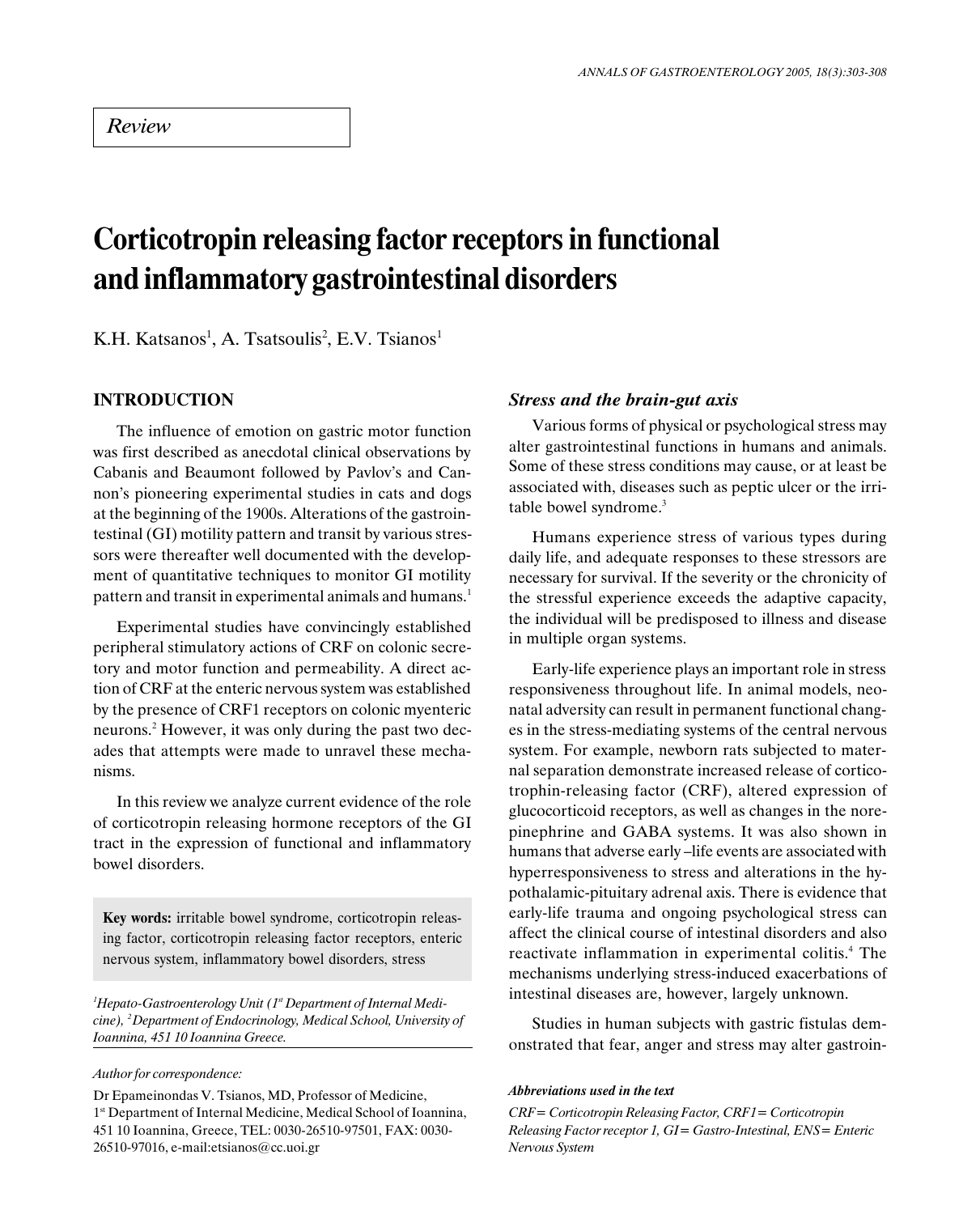testinal functions, resulting in decreased gastric secretion, blood flow, and emptying. An endogenous mediator regulating and coordinating gastrointestinal secretory and motor responses following stress is the corticotropin releasing factor (CRF).4

#### CRF and other neuropeptides

Gastrointestinal tract (GI) response to stress is regulated by a brain-gut axis with centrally located mechanisms as well as by GI local mechanisms. These central and GI local mechanisms include special types of receptors as well as interactions of these receptors with the enteric nervous system (ENS). These interactions are also regulated by central and local (autocrine and paracrine) mechanisms.<sup>5</sup>

Several ENS agonists (corticotropin releasing factor-CRF, neuropeptide Y-NPY, neostigmine) and antagonists (cholecystokinin, bombesin, lidocaine, tetradotoxin) have so far been described and their anatomical area of action has been more or less identified at the level of GI myenteric plexus (mucosal and muscularis). On the contrary, very little is known about the endocrine type of receptors during brain-gut axis response to stress. In addition, other stress hormones activated by CRF, such as the propiomelanocortin-derived a-melanocyte-stimulating hormone (a-MSH), or catecholamines, which have complex interactions with the cytokine network, may also contribute to finely orchestrate the inflammatory process.<sup>6</sup>

## CRF and bowel inflammatory conditions

Several convergent findings implicate the activation of brain corticotrophin releasing factor (CRF) receptors in mediating the delayed gastric emptying and stimulation of colonic motor function resulting not only from acute exposure to psychological, physical or chemical stress but also from activation of the immune system.<sup>1</sup>

The development of an inflammatory response triggers the activation of the neuroendocrine system via hypothalamic corticotropin-releasing factor (CRF). A growing body of evidence indicates that immune activation of the neuroendocrine system provides a counterregulatory mechanism that critically modulates inflammatory events. CRF-mediated activation of the pituitary adrenal axis and the consequent hypersecretion of glucocorticoids provide a major anti-inflammatory mechanism at multiple levels.<sup>7</sup>

It has also been shown that longer exposure to stress induces bacterial internalization into the epithelium and inflammatory cell infiltration in the lamina propria suggesting that stress can be important in the initiation of

intestinal inflammation.4 Thus stress-induced mucosal abnormalities may have implications for pathogenesis as well as symptoms in intestinal diseases. An increased tendency for intestinal ion and fluid secretion would make stress-susceptible individuals more prone to diarrhea, and a more vulnerable intestinal barrier would predispose stress-susceptible individuals to inflammation because of uptake of proinflammatory luminal antigens.

#### The physiology of CRF

The 41-amino acid peptide corticotropin releasing factor (CRF) was isolated from ovine hypothalamus and structurally characterized in 1981 as a novel hypothalamic releasing factor stimulating the release of pituitary propiomelanocortin peptides. CRF is a brain-produced protein, which stimulates the production of adrenocorticotropic hormone (ACTH), â-endorphin and the pro-melaninotropic stimulating hormone. The final outcome of this cascade is the increase of c-AMP production in all target tissues.<sup>5</sup>

CRF has a broad range of effects on the nervous, endocrine, reproductive, cardiovascular, gastrointestinal, and immune systems. Various kinds of stressors or stress related conditions can induce CRF production in the brain (Figure). These stressors can be categorized as pscycho/physiological, immunological, visceral and chemical and exert their actions on the brain in a largely unknown way.

### CRF-receptors: distribution and function

CRF acts through central and peripheral receptors. Central CRF receptors are called type 1 receptors (CRF1) and are located at the circumventricular organsthe paraventricular nucleus and the locus ceruleus complex. When stimulated by CRF, central CRF1 receptors regulate many of the autonomic, behavioral, endocrine and visceral responses, which occur during acute and chronic stress conditions.<sup>8</sup> This has also been proved experimentally as intravenous or intracerebroventricular administration of the CRF non-specific antagonist (astressin, a-helical-CRF  $10\mu$ g/Kg) alleviated anxiety, depression or spontaneous waking produced by CRF exogenous administration.<sup>9</sup>

A non-selective brain-blood barrier transporter system for CRF exists, thus peripheral (intravenous, subcutaneous, intraperitoneal) or central (intracerebroventricular) administration of various CRF agonists and antagonists may produce central or peripheral actions depending on the degree of brain-blood barrier penetrating capacity. $1$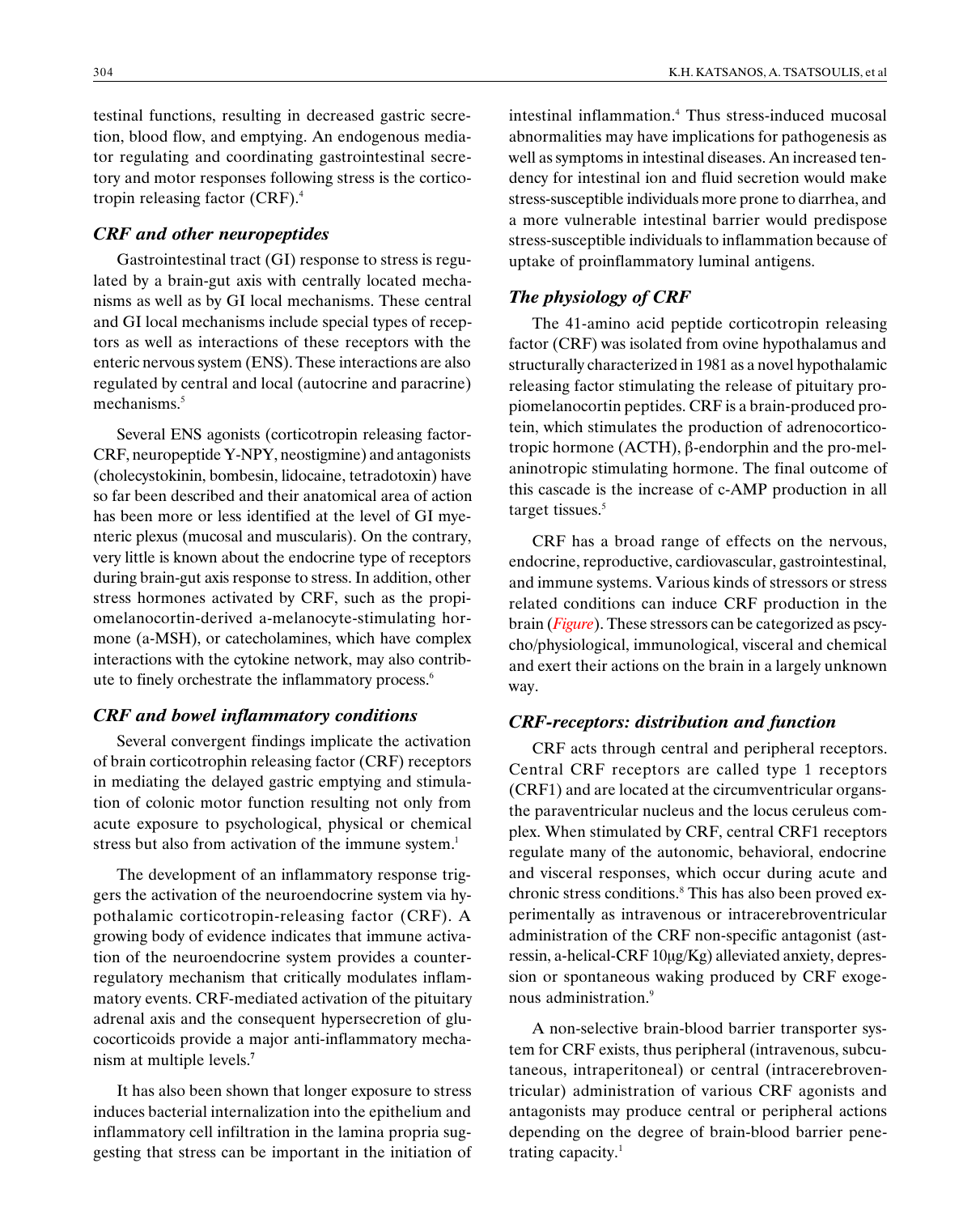

Figure. The CRF system role in irritable or inflamed gut

In the periphery CRF1 receptors are found in the colon, while CRF type 2 receptors (CRF2), are mainly located at the stomach, small intestine, heart, lungs and reproductive tissues such as testis and epididymis. Three CRF2 subtypes a-b-c are recognized in humans while only subtype b exists in rats. The cloning of CRF1 and CRF2 receptors revealed receptor proteins with a similar size (40-45 Kda) as deducted by the cDNA sequence. Either absence of significant translation or, more likely, species variation could explain the differences of CRF receptor expression in human and rat colon. It could be also postulated that varying degrees of maturation may account for differential receptor expression by inflammatory cells. CRF binds preferably to CRF1 receptors (higher affinity) than to CRF2 receptors.<sup>10</sup>

When peripheral CRF1 is stimulated by CRF it induces colonic responses mimicking stress condition.<sup>11-12</sup> Thus, CRF1 activation in colon increases all of the following: motility, colon transit, defecation, intraluminal pressure, fluid production and secretion (mucous, prostaglandin E2), mast cell degranulation, intestinal permeability and sensitivity or abdominal pain during balloon distention.<sup>13</sup> Those effects of CRF1 colonic receptor activation have been noticed in irritable bowel syndrome (IBS) patients as well as in healthy controls. The colonic response to central CRF-CRF1 pathway activation is unrelated to pituitary-adrenal hormone release and is mediated by modulation of the autonomic nervous system, particularly stimulation of sacral parasympathetic activity in rodents.<sup>7</sup>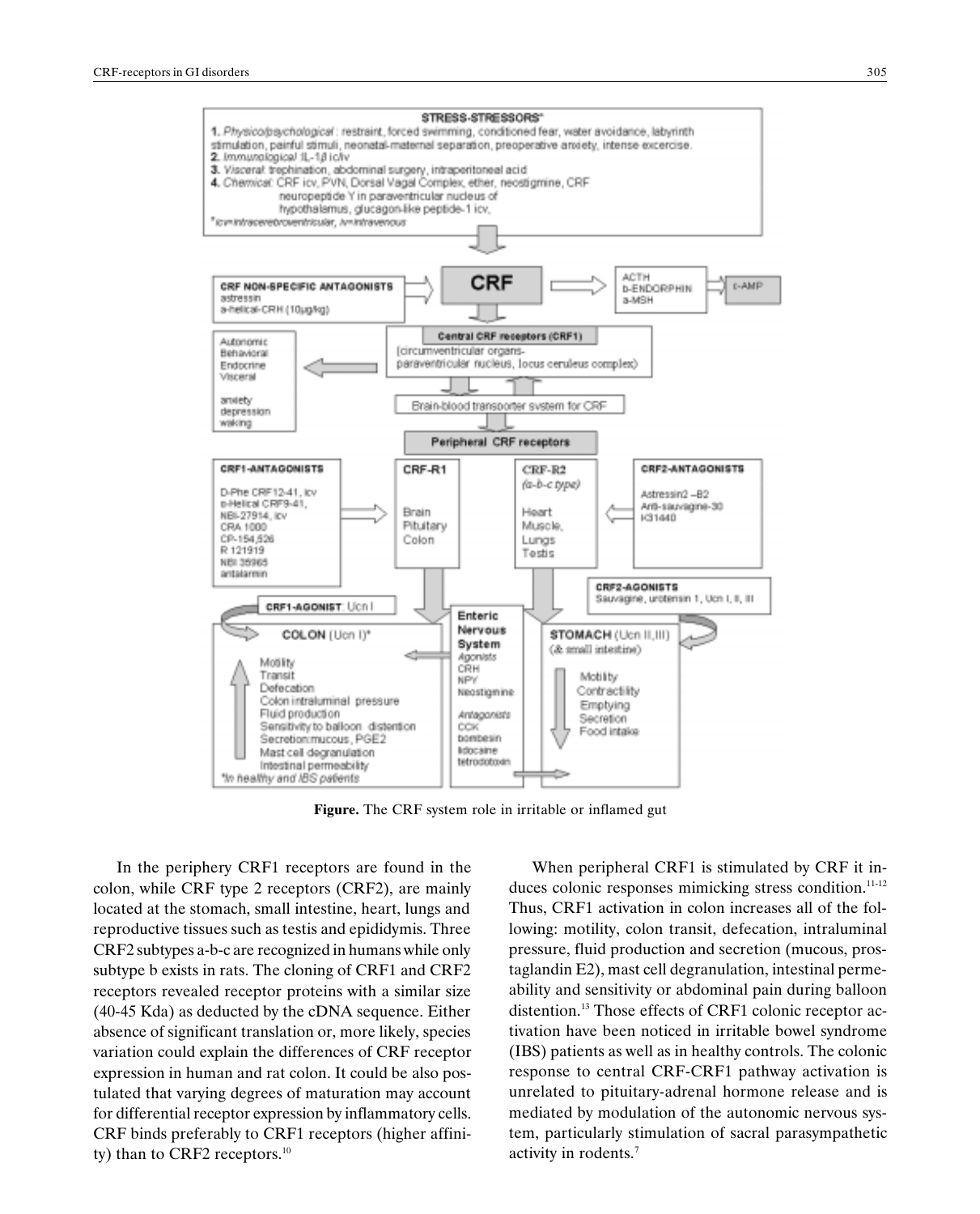A specific CRF1 endogenous agonist called urocortin I (Ucn I), results in the same phenomena when it interacts with CRF1 receptors during endogenous production or exogenous administration. On the other hand all specific CRF1 antagonists (a-helical CRF9-41, CP-154,526, antalarmin, NBI-27914, NBI-35695, R-121919, CRA-1000) when administered exogenously result in the opposite to CRF or Ucn I induced phenomena.14 Consequently exogenous CRF1 antagonist administration is mimicking bowel relaxation conditions, which parallel a central nervous system relaxing pattern due to simultaneous CRF1 antagonist binding to central CRF1 receptors through the brain blood barrier transporter system.<sup>15</sup>

Peripheral CRF2 receptors when stimulated by CRF produce similar to stress-induced upper GI tract reactions such as decrease in gastric motility, contractility, emptying, and secretion. In addition food intake is also decreased. Specific CRF2 agonists such as urocortin I,II and III (Ucn I, II,III), sauvagine and urotensin 1, result in the same phenomena when they interact with CRF2 receptors during endogenous production (Ucn) or exogenous administration (sauvagine).<sup>16</sup> On the other hand all specific CRF2 antagonists (astressin2-B2, anti-sauvagine-30, K31440) when administered exogenously result in the opposite to CRF or CRF-2 agonists induced phenomena.17-18 Consequently exogenous CRF2 antagonist administration mimicks upper GI relaxation conditions.

# Functional and inflammatory GI tract disorders and CRF

#### Human studies

Irritable bowel syndrome is presumed to be a disorder of the brain-gut link. Psychological stress induces colonic segmental contractions, which are exaggerated in IBS patients.

In one study,<sup>9</sup> peripheral administration of alpha-helical-CRF ( $10\mu$ g/kg), which is a non-selective CRF receptor antagonist, improved gastrointestinal motility, visceral perception, and negative mood in response to gut stimulation, without affecting the hypothalamo-pituitary-adrenal axis (plasma ACTH and serum cortisol) in IBS patients. There have been recently, several interesting trials with CRF receptor antagonists (CRF1 type) in order to produce effective drugs for IBS induced GI tract symptoms but also for other GI tract impaired motility and inflammatory states such as postoperative gastric ileus, cyclic vomiting syndrome and enterotoxin-mediated intestinal inflammation.<sup>1</sup>

The presence of CRF1 and CRF2 mRNA transcripts

in human intestinal biopsies has been described $19$  although the CRF protein molecule exact localization has been not identified. In addition to the mapping of CRF ligands and receptors in the brain and gut, the development of potent selective CRF1 and CRF2 antagonists and generation of transgenic mouse models has provided useful information.

However, there is a paucity of information regarding the localization of CRF receptor protein in the periphery mainly due to the limitations of existing methodologies to directly detect the receptor molecule expressed on the cell surface in its native state and reveal any detail about its anatomical localization.

## Animal studies

A study $^{20}$  in mice showed the efficacy of subcutaneous injection of the CRF1 antagonist CP-154,526 to block abdominal surgery induced delayed gastric emptying (GE). Moreover, CRF1-deficient mice subjected to laparotomy and cecal manipulation had normal GE.

Rats exposed to chronic stress develop a prolonged barrier defect to macromolecules and epithelial mitochondial damage. Neonatal trauma can induce phenotypic changes in adulthood, including enhanced vulnerability of the gut mucosa to stress (increased paracellular leakage via tight junctions and increased endocytosis of macromolecules) via mechanisms involving peripherally located CRF receptors.4

In another study,<sup>21</sup> it has been shown that brain CRF1 and vagal pathways are essential for gastric ulceration to occur in response to stress and that peripheral CRF1 antagonists may therefore be prophylactic against stress ulcer in the critically ill. There are functional receptors for CRH that mediate relaxation of ceacal circular smooth muscle cells of guinea  $\pi$  pig<sup>22</sup> and peripheral CRF has been shown to activate myenteric cholinergic neurons in the proximal colon through CRF1 receptor.<sup>23</sup>

Key to the mapping of CRF receptor protein expression is the development of specific antibodies selective for type 1 and 2 receptors. The presence of CRF receptors on parietal cells may play a role in the inhibition of gastric acid secretion induced by peripheral CRF administration of sauvagine, a high-affinity ligand of the CRF2. Interesingly, no CRF receptors were observed in the antrum. $^{24}$ 

By using specific CRF antisera both CRF receptors were found<sup>25</sup> in the mucosal layer of the proximal colon, CRF1 being more widely expressed through the intesti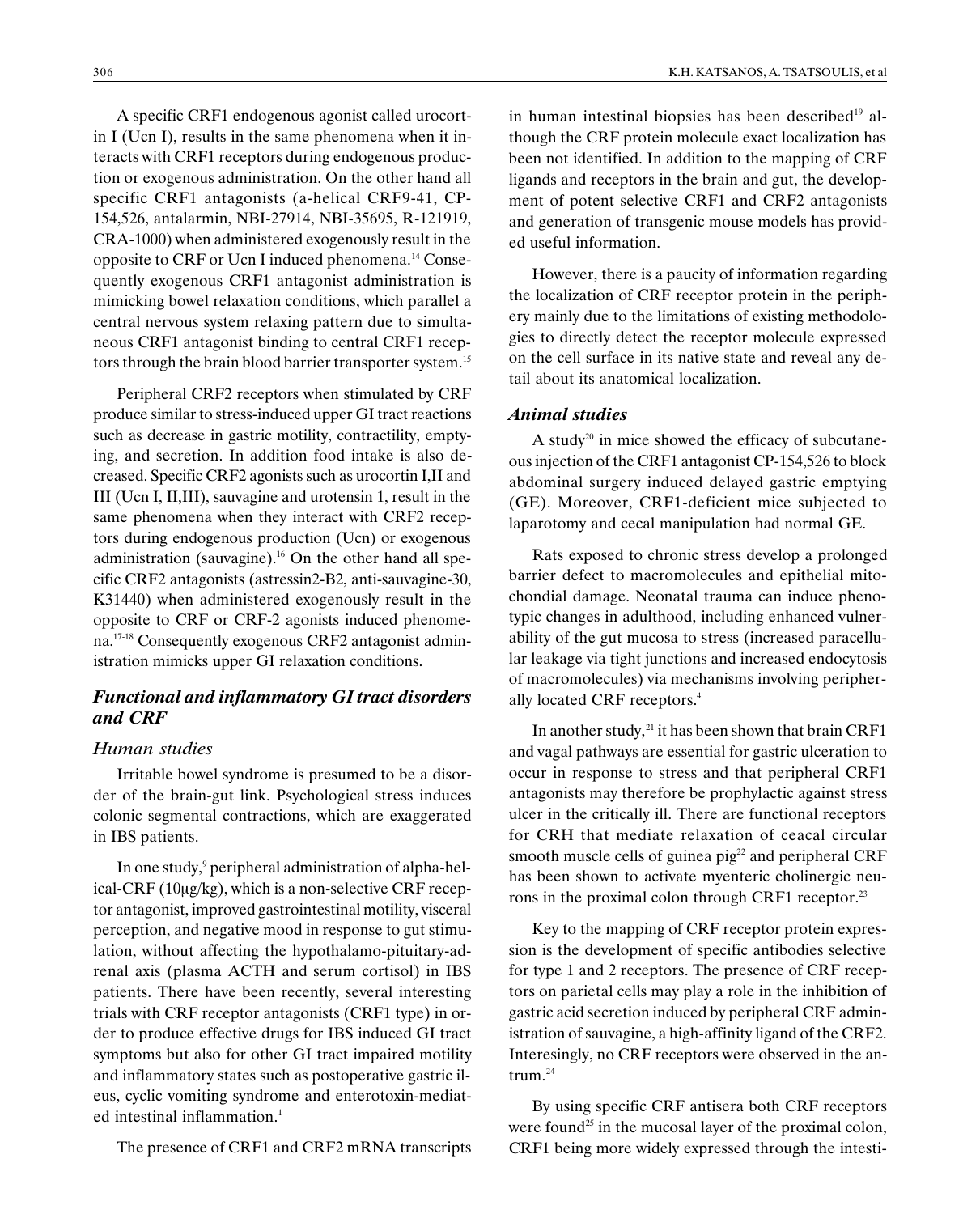nal crypts and submucosal and myenteric nervous plexus. Using CRF1 antisera CRF1 immunostaining was detected in the goblet cells of the crypts of the colonic mucosal, as well as in scattered cells on the absorptive surface epithelium and in isolated cells in the lamina propria suggesting that labeling could in part be localized to cells of an inflammatory nature. The submucosal and muscularis layers were basically negative except for some cells shown to be of neuronal origin. CRF2 expression was demonstrated in the blood vessels of submucosal layer whereas no immunoreactivity was found in the externa muscularis and cells of the myenteric plexus. The described pattern of immunostaining was observed in proximal colon preparations, while in the distal colon staining was less intense suggesting a possible difference in the number of expressed binding sites in the region.

## Future perspectives for CRF antagonists in Gastroenterology

Extensive preclinical research effort has solidified the concept that overactivity in the brain corticotrophin releasing factor (CRF) signaling system contributes to the onset of anxiety disorders and depression.<sup>2</sup>

Existing preclinical and clinical data, support the testing of new CRF antagonists, particularly more potent CRF-R1 antagonists, in IBS and the view that CRF-R1 are a promising target for the treatment of IBS.

Recent findings in monkeys and humans indicate that the CRF-R1 antagonists antalarmine and R-121919 alleviate manifestations of anxiety and depression.<sup>6</sup> Also reports on the beneficial effect of CRF-R1 antagonist treatment on depressive symptoms in patients with major depression suggests a therapeutic potential for CRF-R1 antagonists, particularly in subsets of IBS patients who have psychiatric illness and gastrointestinal symptoms of enhanced bowel motor function.

Clinical studies in patients with major depression and post-traumatic disorders showed that CRF levels are elevated in the cerebrospinal fluid and lowered by effective antidepressants. In patients treated with interferon a for chronic hepatitis C, activation of the brain CRF pathways induced by interferon a is frequently associated with psychiatric side effects that have overlapping features with major depression. In mice synthetic recomninant type I interferon a induced a depressive-like behavior that is abolished by pretreatment with the CRF1 receptor antagonist CP-154,526. In the upper gut, other potential clinical relevance of targeting CRF1 receptors has been recently reviewed in the context of cyclic vomiting syndrome and postoperative gastric ileus.<sup>2</sup>

In addition, CRF receptor antagonists may also have value in some forms of gut inflammation. A number of studies in rodents and humans established that CRF, acting through CRF1 receptors exerts an autocrine-paracrine proinflammatory action in peripheral tissues undergoing an inflammatory process. CRF, Urocortin 1, and CRF1 receptors have been detected at both the gene and the protein levels at sites of inflammation in the rodent and human intestine. Peripheral administration of CRF1 receptor antagonists significantly inhibits the degree of inflammation associated with an acute enterotoxic response, as monitored by the reduction in toxin A induced ileal secretion, epithelial cell damage, mucosal edema, neutrophil infiltration, and mucosal content of interleukin 1b and tumor necrosis factor a.<sup>2</sup> This points to the potential use of specific CRF1 receptor antagonists in intestinal inflammatory conditions. In conclusion, peripheral CRF receptors may be a useful target for treatment of stress-related symptoms in patients with irritable bowel syndrome or/and inflammatory bowel disease.

Although a lot of progress has so far been made, the exact GI tract localization and GI physiological function of these CRF receptors has not been clearly identified and described during functional and inflammatory bowel disorders.26

In addition, the exact relationship of these receptors to other inflammation or motility indices has not yet been described.

#### REFERENCES

- 1. Tache Y, Martinez V, Million M, Wang L. Stress and the gastrointestinal tract III. Stress related alterations of gut motor function: role of brain corticotropin-releasing factor receptors. Am J Physiol Gastrointest Liver Physiol 2001; 280: 173-177.
- 2. Tache Y. Corticotropin releasing factor receptor antagonists: potential future therapy in gastroenterology? Gut 2004; 53: 919-921.
- 3. Lenz HJ, Raedler A, Greten H, Vale WW, Rivier JE. Stress-induced gastrointestinal secretory and motor responses in rats are medated by endogenous corticotropin-releasing factor. Gastroenterology 1988; 95:1510-1517
- 4. Soderholm JD, Yates DA, Gareau MG, Yang PC, Mac-Queen G, Perdue MH. Neonatal maternal separation predisposes adult rats to colonic barrier dysfunction in response to mild stress. Am J Physiol Gastrointest Liver Physiol 2002; 283: G1257-63.
- 5. Martinez V, Wang L, Rivier JE, Vale W, Tache Y. Differential actions of peripheral corticotropin-releasing factor (CRF), urocortin II, and urocortin III on gastric emptying and colon transit in mice :role of CRF receptor subtypes 1 and 2. J Pharmacol Exp Ther 2002; 301: 611-617.